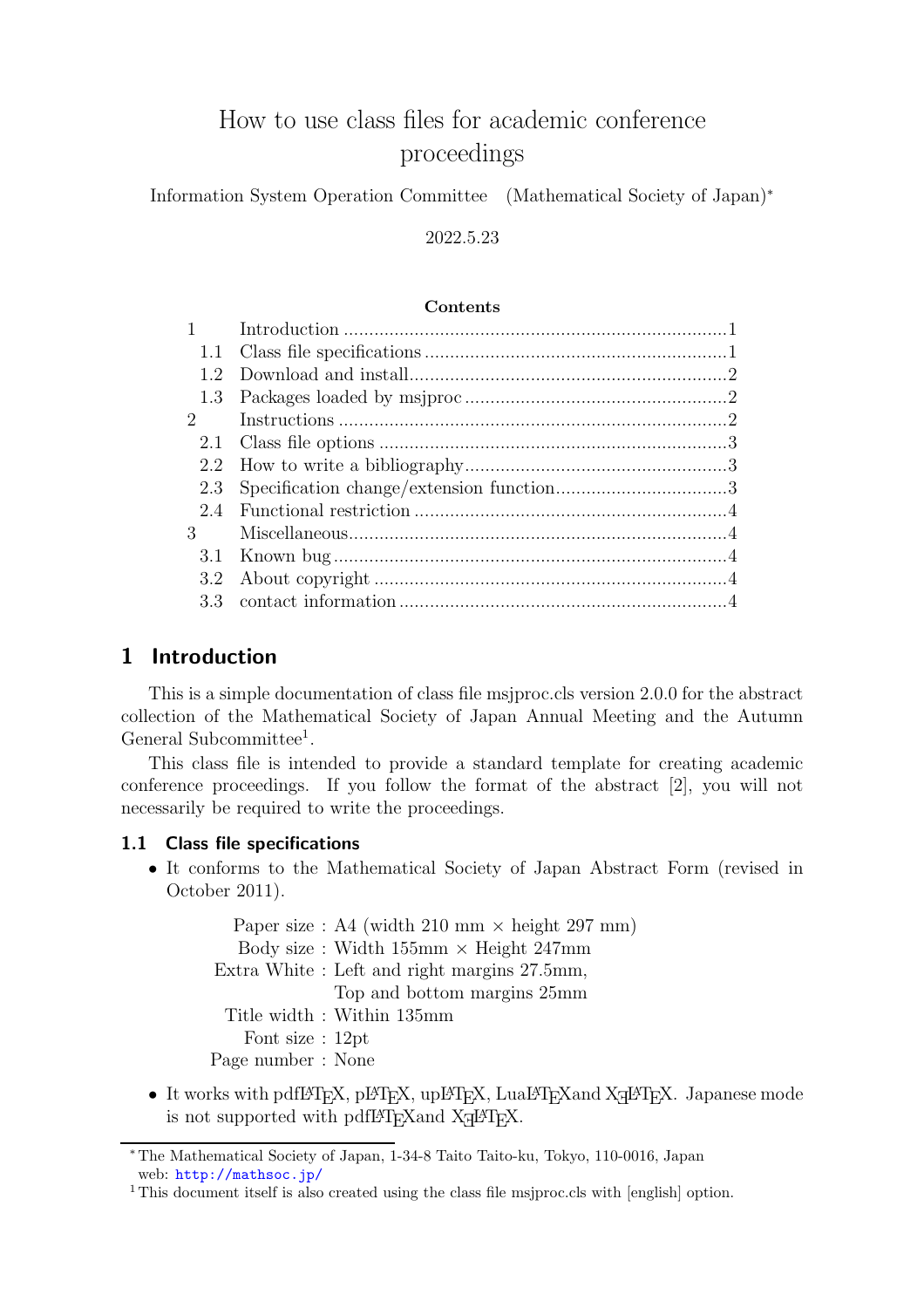## <span id="page-1-0"></span>1.2 Download and install

You can download the archive file of the conference proceedings class from <https://www.mathsoc.jp/activity/meeting/texstyle/>

Class files should be upgraded for each meeting. Please use the latest one for posting. When the archive file is expanded, it looks like Figure 1.

| $math>mathsoc_v2.0.0/$                                                                                                                                                                                                                                                                                                                                                                                                                        |                                                     |  |
|-----------------------------------------------------------------------------------------------------------------------------------------------------------------------------------------------------------------------------------------------------------------------------------------------------------------------------------------------------------------------------------------------------------------------------------------------|-----------------------------------------------------|--|
| howto_en.pdf                                                                                                                                                                                                                                                                                                                                                                                                                                  | this document                                       |  |
| howto_en.tex                                                                                                                                                                                                                                                                                                                                                                                                                                  | LAT <sub>F</sub> X source file for this document    |  |
| - howtobib_en.bib                                                                                                                                                                                                                                                                                                                                                                                                                             | BIBT <sub>F</sub> X source file for this document   |  |
| - howto_ja.pdf                                                                                                                                                                                                                                                                                                                                                                                                                                | Japanese manual                                     |  |
| - howto_ja.tex                                                                                                                                                                                                                                                                                                                                                                                                                                | LAT <sub>EX</sub> source file for Japanese manual   |  |
| — howtobib_ja.bib                                                                                                                                                                                                                                                                                                                                                                                                                             | BIBT <sub>F</sub> X source file for Japanese manual |  |
| - abstract_2011.pdf                                                                                                                                                                                                                                                                                                                                                                                                                           | Society Abstract Format (Revised October 2011)      |  |
| sjis/                                                                                                                                                                                                                                                                                                                                                                                                                                         | Shift JIS Kanji code version folder                 |  |
| - msjproc.cls                                                                                                                                                                                                                                                                                                                                                                                                                                 | Class file for conference proceedings               |  |
| - sample_en.tex                                                                                                                                                                                                                                                                                                                                                                                                                               | Sample file (for English)                           |  |
| $\mathrel{\mathop{\rule{.15pt}{.}}\mathrel{\rule{.15pt}{.15pt}}}\mathrel{\mathop{\rule{.15pt}{.15pt}}\mathrel{\rule{.15pt}{.15pt}}}\mathord{\mathop{\rule{.15pt}{.15pt}}\mathord{\mathop{\rule{.15pt}{.15pt}}\mathord{\mathop{\rule{.15pt}{.15pt}}\mathord{\mathop{\rule{.15pt}{.15pt}}\mathord{\mathop{\rule{.15pt}{.15pt}}\mathord{\mathop{\rule{.15pt}{.15pt}}\mathord{\mathop{\rule{.15pt}{.15pt}}\mathord{\mathop{\rule{.15pt}{.15pt}}\$ | Sample file (for Japanese)                          |  |
| utf8/                                                                                                                                                                                                                                                                                                                                                                                                                                         | UTF-8 Kanji code version folder                     |  |
| msjproc.cls                                                                                                                                                                                                                                                                                                                                                                                                                                   | Class file for conference proceedings               |  |
| sample_en.tex                                                                                                                                                                                                                                                                                                                                                                                                                                 | Sample file (for English)                           |  |
| sample_ja.tex                                                                                                                                                                                                                                                                                                                                                                                                                                 | Sample file (for Japanese)                          |  |

Figure 1: Archive file structure

Please put the class file msjproc.cls in the same folder as the LATEX source. You do not need to install on the system. Do not change the character code of msjproc.cls from UTF-8.

\*The line feed code of UTF-8 version is LF (0x0A). The line feed code for of Shift JIS is  $CR + LF$  (0x0D, 0x0A).

#### <span id="page-1-1"></span>1.3 Packages loaded by msjproc

The following packages/class files are loaded by msjproc. Some of them are not loaded depending on class options.

```
article, jsarticle, ltjsarticle, l3keys2e, expl3, iftex, geometry,
amsmath, amssymb, amsthm, url, titlesec, titletoc
```
# <span id="page-1-2"></span>2 Instructions

To use this conference proceeding class file, please do as follows.

```
\ documentclass { msjproc }
\ begin { document }
...
\ end { document }
```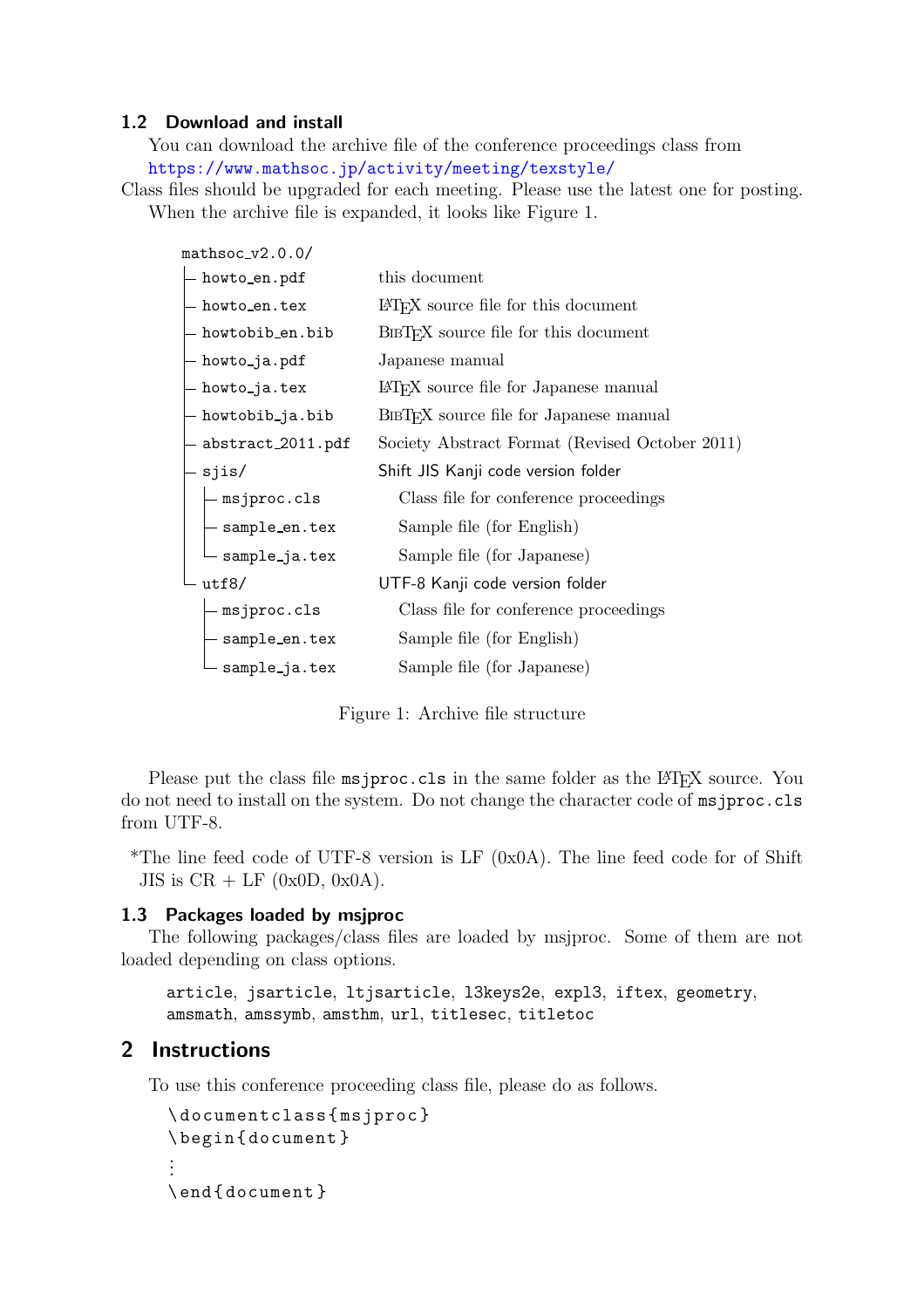As a default, this class files runs with Japanese mode. If you want to write a English article, add english option as

\ documentclass [ english ]{ msjproc }

The engine used is guessed by the class file. If you want to specify the engine explicitly, please add one of platex, uplatex, lualatex, xelatex, pdflatex to the class option.

## <span id="page-2-0"></span>2.1 Class file options

The following can be specified as options for \documentclass

draft : draft mode english : Force to operate in English mode

#### <span id="page-2-1"></span>2.2 How to write a bibliography

To describe references thebibliography environment and \bibliography command are available to use the output of BIBTEX/JBIBTEX. A bibliographic style files (BST file) is not provided, so please use a standard one.

#### <span id="page-2-2"></span>2.3 Specification change/extension function

Though this class file is made based on article.cls, jsarticle.cls and ltjsarticle.cls, the description method such as title/author information is partially different. The commands that have been changed or extended/added from the LATEX are as follows.

#### \author{name}{affiliation}

If you write the command as many as the number of authors, it will be output vertically. Use this in the preamble.

#### \address{contact}

The contact information of the author specified by the previous \author command is displayed in the footnote. Use this in the preamble.

## \email{email address}

Displays the author's email address specified in the previous **\author** command in the footnote. Use this in the preamble.

# \webpage{webpage URL}

Displays the author's web page URL specified in the previous **\author** command in the footnote. An example is \webpage{https://www.mathsoc.jp/}. Use this in the preamble.

# \thanks{comment}

This is an instruction used to describe Kakenhi and other grants, and will be displayed in the footnote. Use this in the preamble.

# \keywords{keyword list}

Specify one or more keywords separated by commas. Appears in footnotes on page 1. However, nothing is output if it is not used. It is the same operation as AMS class file amsart.cls. Use this in the preamble.

#### \subjclass[version]{codelist}

Specify the AMS Mathematics Subject Classification code separated by commas. It is output in the footnote on the first page, but nothing is output if it is not used. Bar You can specify 1991, 2000, 2010 and 2020 as version. The default value is 2020. It works the same as the AMS class file amsart.cls. Use this in the preamble.

#### abstract environment

Used to write an overview of the proceedings.